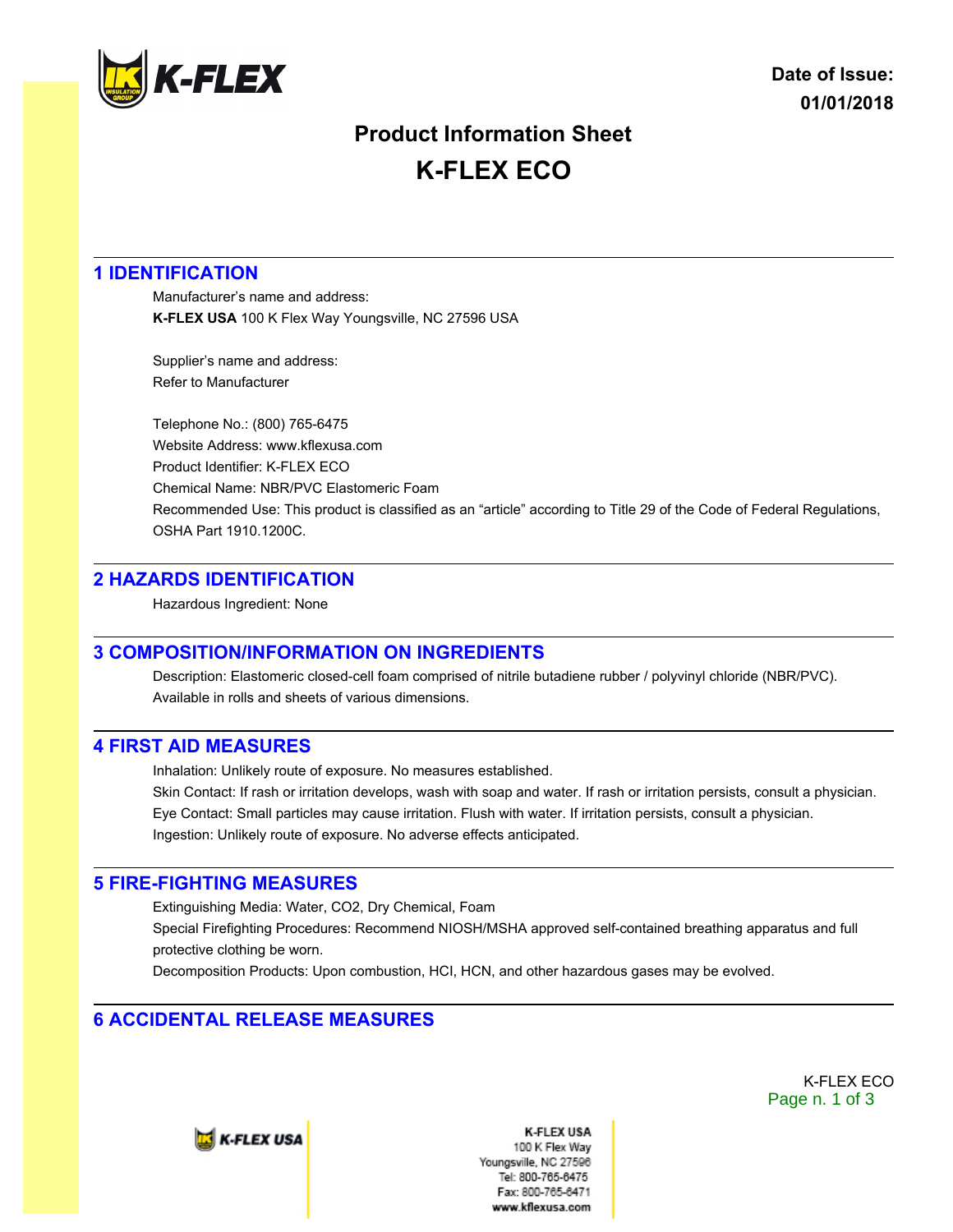

# **Product Information Sheet K-FLEX ECO**

Personal Precautions: Recommend light to medium duty cloth or leather gloves and approved safety glasses. Emergency Procedures: None.

#### **7 HANDLING AND STORAGE**

Hints for Safe Handling: None. Hints for Fire and Explosion Protection: None. Hints for Separation of Incompatible Materials: None. Storage Recommendations: Avoid storage in confined areas where temperatures may exceed 51°C (125°F).

#### **8 EXPOSURE CONTROLS/PERSONAL PROTECTION**

Medical Conditions Aggravated by Exposure: Not established. Codes Used: N/A General Health Measures: N/A Engineering Controls: Local exhaust ventilation is recommended for control of airborne dust, fumes, and vapors in confined areas.

#### **9 PHYSICAL AND CHEMICAL PROPERTIES**

Appearance: Sheets, rolls, and tubes; some with self-adhesive Color: Green. Odor: Negligible to no odor. Melting Point: N/A Boiling Point: N/A Lower Explosion Limit: N/A Upper Explosion Limit: N/A Vapor Pressure @ 20°C: 0.1 Vapor Density (Air = 1): N/A Solubility: Insoluble Specific Gravity (H2O = 1): N/A Flash Point: N/A

#### **10 STABILITY AND REACTIVITY**

Stability: Stable. Incompatibility: N/A Decomposition Products: Upon combustion, HCI, HCN, and other hazardous gases may be evolved.

#### **11 TOXICOLOGICAL INFORMATION**

K-FLEX ECO Page n. 2 of 3



**K-FLEX USA** 100 K Flex Way Youngsville, NC 27596 Tel: 800-765-6475 Fax: 800-765-6471 www.kflexusa.com